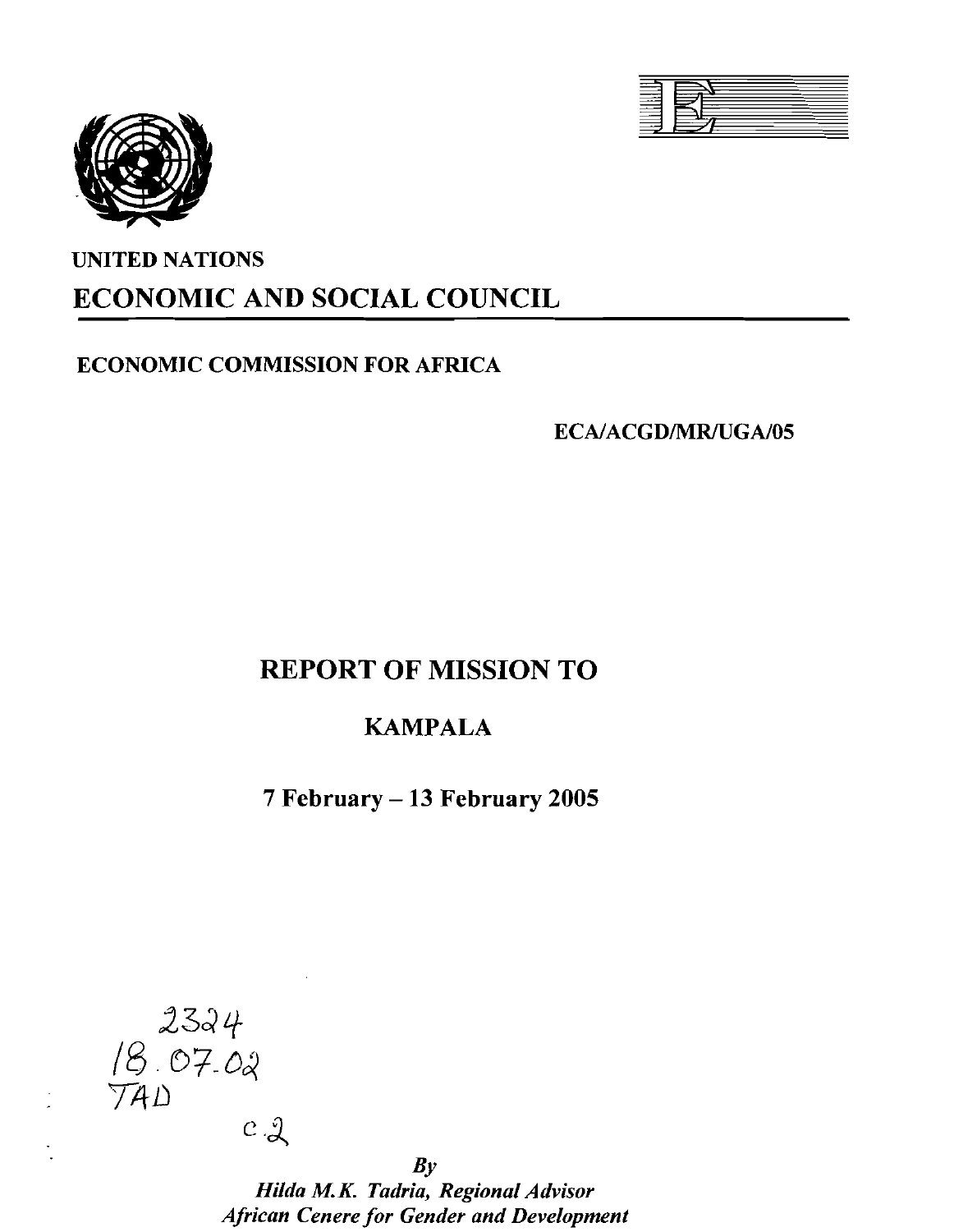### MISSION REPORT

### \_WORKSHOP: KAMPALA, 7-13 FEBRUARY, 2005 GENDER AND TRADE MODULE DESIGN

### By Hilda Tadria

### I. BACKGROUND:

The Gender Section of the Commonwealth Secretariat has been focusing its work on issues related to the multilateral trading system and globalisation in this process it has supported publications on Gender and the Multilateral Trading System, and Chains of Fortune: linking women producers and workers with global markets. The publications highlighted the need for more effective participation of women in trade negotiations as weII as the need to take gender into account for trade policy formulation and implementation. They also emphasize how women can be supported to take advantage of globalisation and access global markets. In order to move from analysis to action and to build capacities in the region to address some of these issues, the gender unit of the Commonwealth Secretariat organized a design Workshop for development of a Gender, Enterprise and Trade module in Uganda,  $8 - 10$  February 2005. The purpose of the module is to:

- i) build capacity to integrate gender analysis in trade policy formulation and implementation;
- ii) analyse impacts of trade policy on women's employment and entrepreneurship;
- iii) focus on region specific multilateral trade issues and trends as weII as impacts on women;
- $iv)$  build capacity of public and private institutions to enable women to respond to changes in trade policy.

The module would be principaIIy aimed at policy makers, both in National Women's Machineries and Trade Ministries, private sector business organisations and women's networks, regional trading organisations and multilateral organisations.

The ECA/ACGD was requested to participate as a partner institution and resource to provide technical advise in this process. The workshop was carried out in two phases. In the first part, participants (see attached list of participants) from different key ministries and partner organisations made presentations and discussed the major issues that would be addressed in the module. In the second phase, resource persons finalised the training module that will be pilot tested later in the year.

As a first step towards the development of the training module it was decided to bring together representatives from the various stakeholder categories in a design workshop to make the module need based and responsive to the priorities defined by those who wiII be using it. The authors/editor of the above books, Mariama Williams and Marilyn Carr, along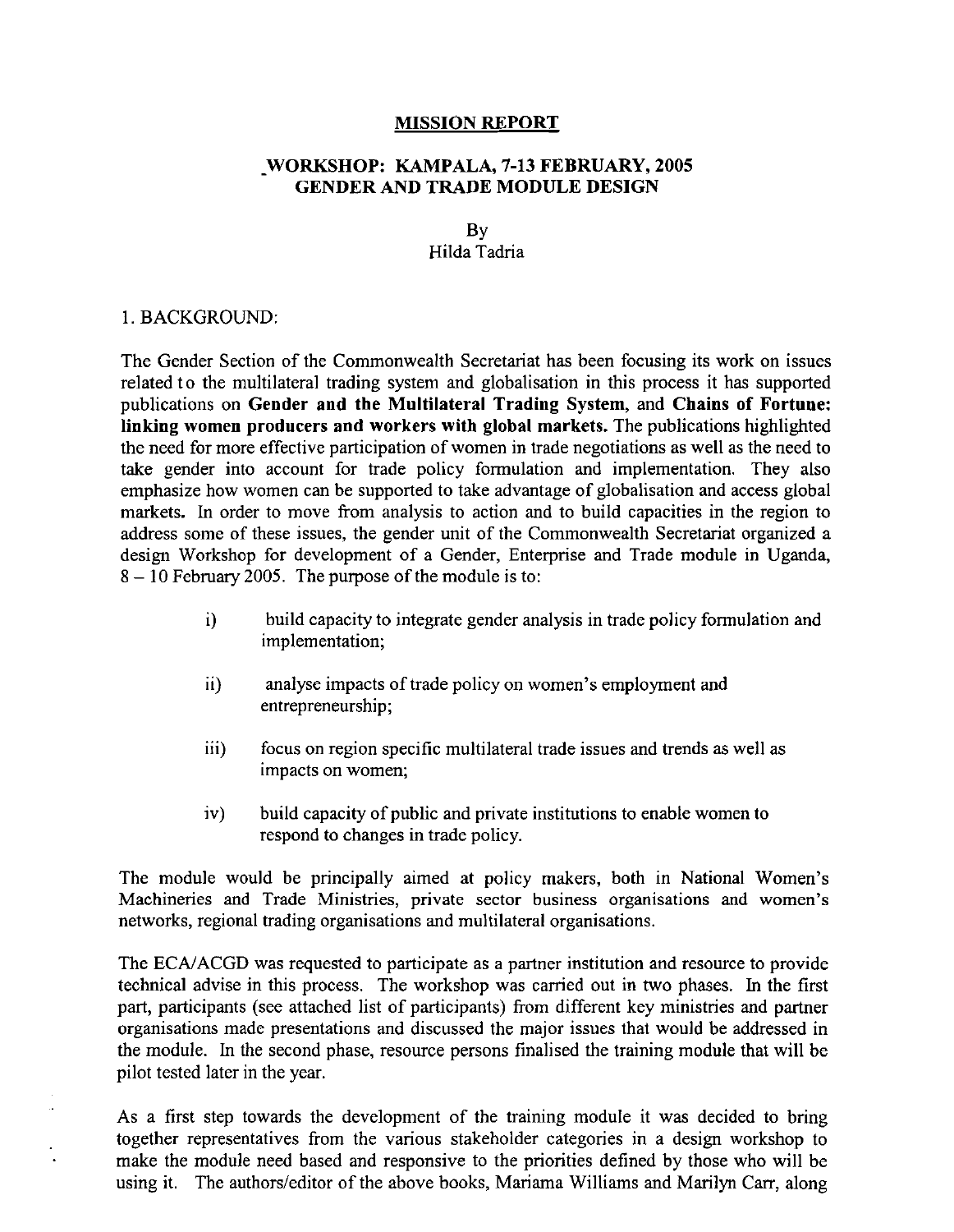with Hilda Tadria, Regional Adviser for Economic Empowerment of Women, UNECA and Sarojini Ganju Thakur, Adviser Gender Section, Commonwealth Secretariat facilitated the process.

# **2. Detailed workshop proceedings:**

The workshop was well attended, and included representatives from the Uganda and Tanzania trade ministries , business and civil society organisations, representatives from partner organisations including like UNECA, DFID, IFC (World Bank - Washington), and ITC - Geneva etc.

The presentations set the context for ensuing discussions which focused on issues that need to be prioritized in the module. (see programme of the workshop attached).

# **Session I**

# **Welcome and Introductions/ Introduction to the Workshop Sarojini Ganju Thakur**

The session focused on the background and rationale for the development of the module. While the objectives of the module (listed above) were revisited and the session emphasized

### **The rationale**

- $\blacksquare$  Improved trade regimes will lead to poverty reduction
- **•** Globalisation has both challenges and opportunities
- $\blacksquare$  Commonwealth Secretariat has focused on the gender dimensions of these issues through publications and has a major EU project -- Hubs and Spokes
- **Need to move from analysis to action.**

# **The vision**

- **Design a module to influence key individuals /institutions involved with trade** policy formulation and negotiations
- $\blacksquare$  This workshop is the first step in a process
- National/institutional/regional actors and stakeholders will prioritise issues and focus
- Develop framework for the module
- Field test the module in the region
- $\blacksquare$  Finalize the module conduct it in other regions/fora depending on resources raised

# **What are the objectives?**

- Capacity building for integrating gender analysis in trade policy formulation and implementation
- Understanding impacts of trade policy on women's employment and entrepreneurship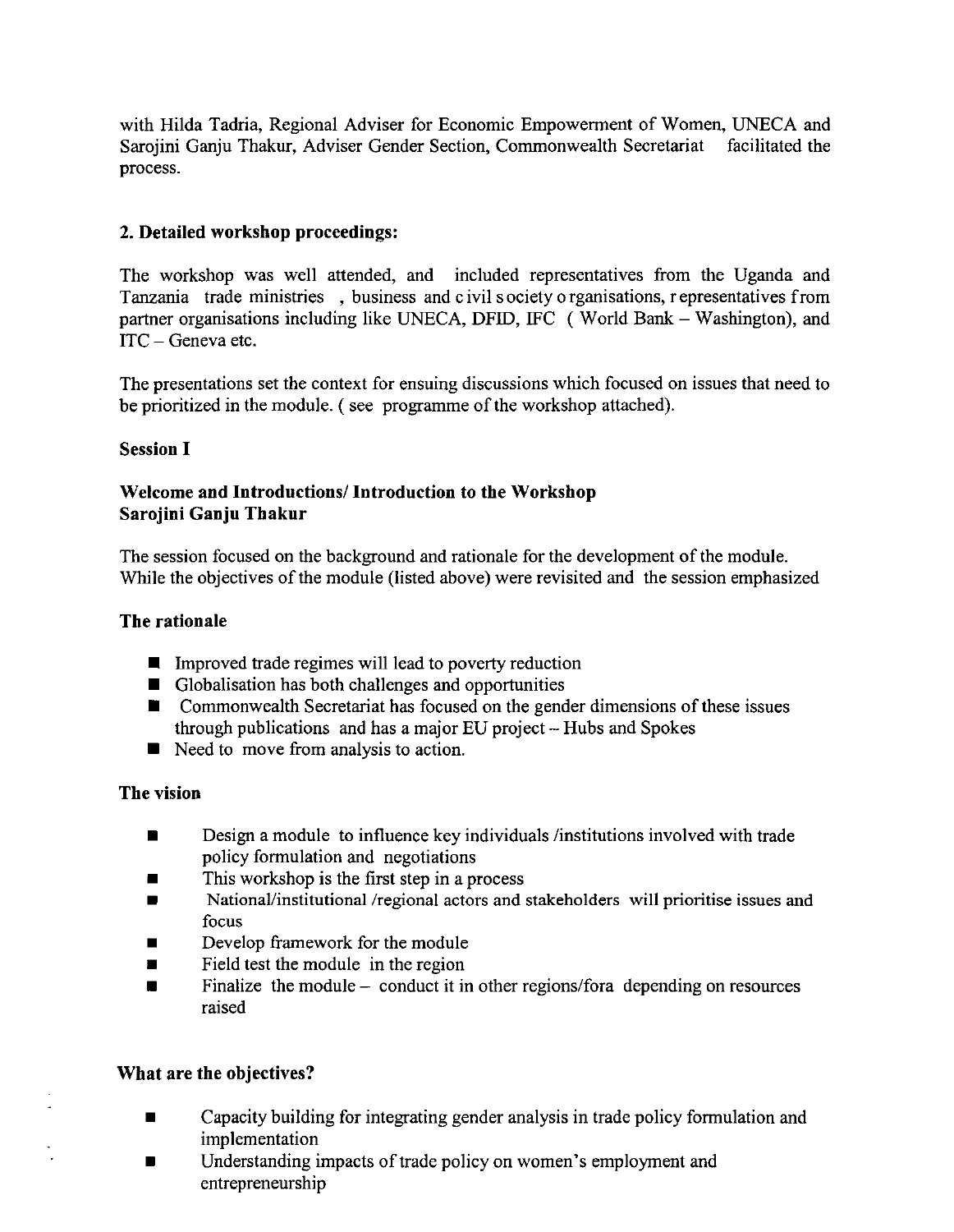- $\blacksquare$  Highlighting region specific issues, trends and impacts
- $\blacksquare$  Capacity building of public and private institutions to enable women to respond to changes in trade policy.

### Some questions

- What are the priority trade issues at regional/national level, and how and by whom does gender enter the dialogue?
- What are the gaps, and how can we fill them? What are the obstacles and challenges?
- $\blacksquare$  Need for case studies and positive examples
- $\blacksquare$  How can we best build and strengthen capacity to ensure gender equitable outcomes?

The session also dealt with various logistics related to the workshop

### Session II - Gender and the Multilateral Trading System: Setting the Context Mariama Williams Chair: Sarojini Ganju Thakur

Mariama Williams presented a very stimulating and comprehensive overview of the multilateral trading system and the nature of gender related issues that emanate from it. The presentation included the definition of multilateral trading systems, the interconnections between trade and development and the relationship with poverty reduction and the MDGs. It also focused on the gender asymmetry in accessing technology, capital, markets and social resources. She spoke about the nature of trade related processes, outstanding implementation issues , non-trade concerns , market access, the effects of import liberalisation, export promotion, market access, NAMA, special and differential treatment and how that differed from earlier agreements. She outlined the challenges for the adoption of a gender sensitive approach.

### Some of the issues that were raised in discussion

- The need to focus on mainstreaming trade in development and further mainstreaming gender in trade. It was pointed out that PRSPs do not take into account the manner in which trade can contribute to development
- The lack of capacity in government, including the Ministries of Trade, the private sector and women's organisations to deal and understand trade related issues. The need for simplification and focus on building capacity was emphasized. It was pointed out that even in the WTO training for trade negotiators gender and trade is not systematically covered.
- The need to bring more women into trade negotiations was emphasized.
- The need for enhanced understanding around basic issues of gender and gender issues in trade policy
- There was substantial discussion about the nature of module that required to be developed. Various suggestions were put forward – training of trainers, the need to take gender to trade experts and trade to gender experts, bring everyone to the same level and have a common module. There were suggestions about the relative merits of regional and national level trainings and it was concluded that we could start with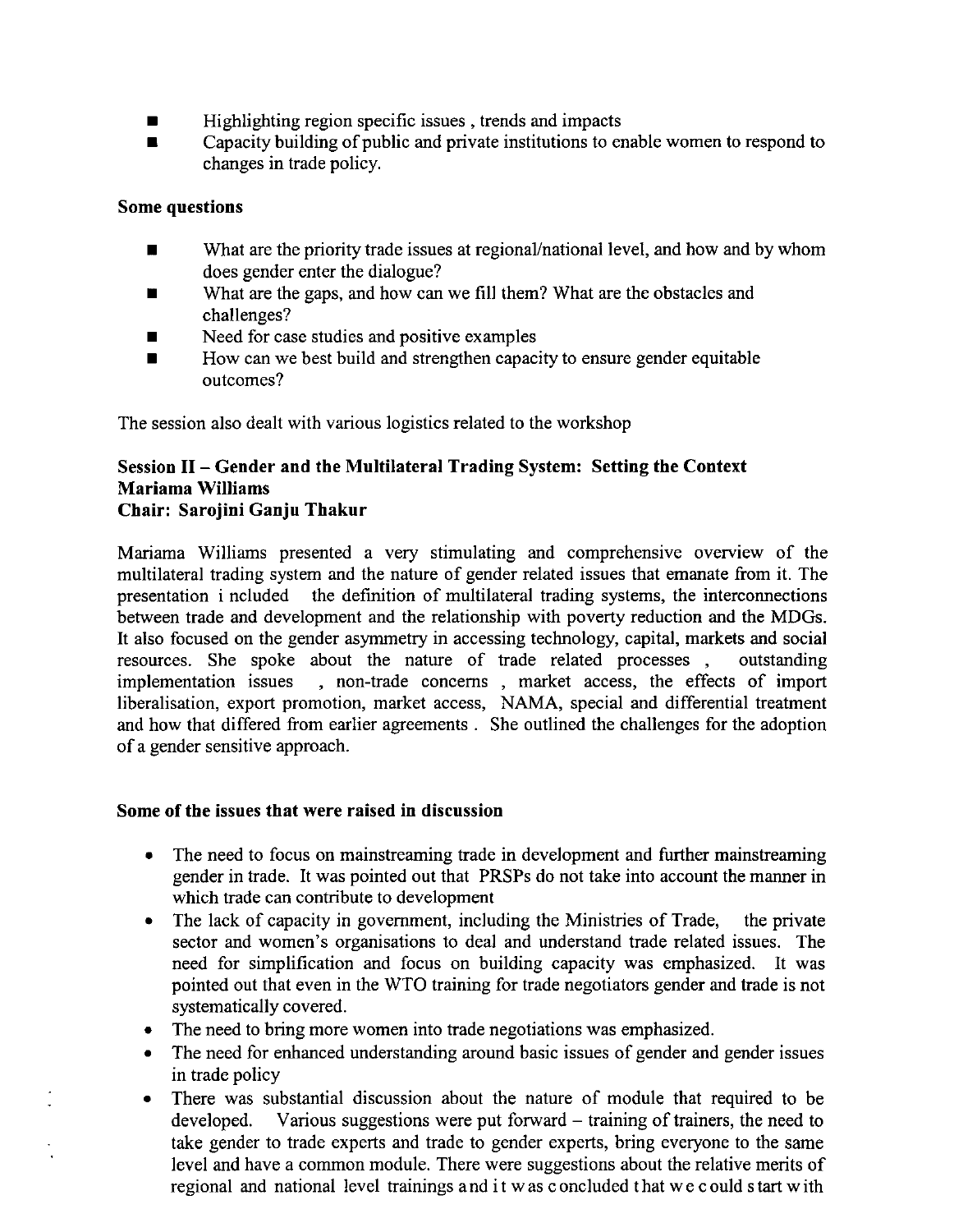regional level and then broaden to the national level, which would be crucial for sustainability. There were suggestions regarding the need to sensitize politicians, Institutional Committees etc.

- Gender dimensions ofmany trade related issues were discussed. These included
	- Agriculture-market access, domestic support and export competition
	- $-$  gender dimensions of food security
	- the impact of special and differential treatment and the gender dimensions of classification and definition of special products and special safeguard mechanism
	- TRIPS and issues related to protection of traditional knowledge, transfer of technology etc,
	- Services gender implications of 'request and offers' especially in areas of environmental services (water and sanitation), energy, tourism, professional services. Mode IV
	- $-$  The nature of trade facilitation
	- The roles of WTO/UNCTAD and ITC were also discussed.

### Session II Enhancing export competitiveness and access to markets Marilyn Carr Chair: Hilda Tadria

This presentation focused on positive case studies from the book Chains of Fortune of linking women producers and worker to global markets. It focused on the changing nature of production systems, especially global value chains and analysed the factors that are required to create an enabling environment for women to access markets. Some <sup>0</sup> fthe factors that were discussed included technology and competitiveness, the nature of institutions, fair trade and ethical trade, favourable policy environment, Participants were also asked to share their experiences and other case studies.

The issues that arose at the time of discussion included:

- The need for women's associations and how they can be strengthened
- Constraints for women in accessing markets
- Need to consider trade in services in addition to goods
- Need to find good business ideas. Reference was made to Mauritius and the need to find alternative livelihoods for those made redundant by the phasing out of MFA , or the need to find alternatives to opium growing in Afghanistan
- Making information more user friendly
- Need for demystification of the nature of trade, and simplification of agreements
- Need for women to invest in business and to change mind set of women entrepreneurs

Some participants were interested in exploring the issue of

• Sustainability of different cooperative and SME models presented in Chains of Fortune, particularly the mix of profit motive, external factors such as market access, and changing trade and economic policies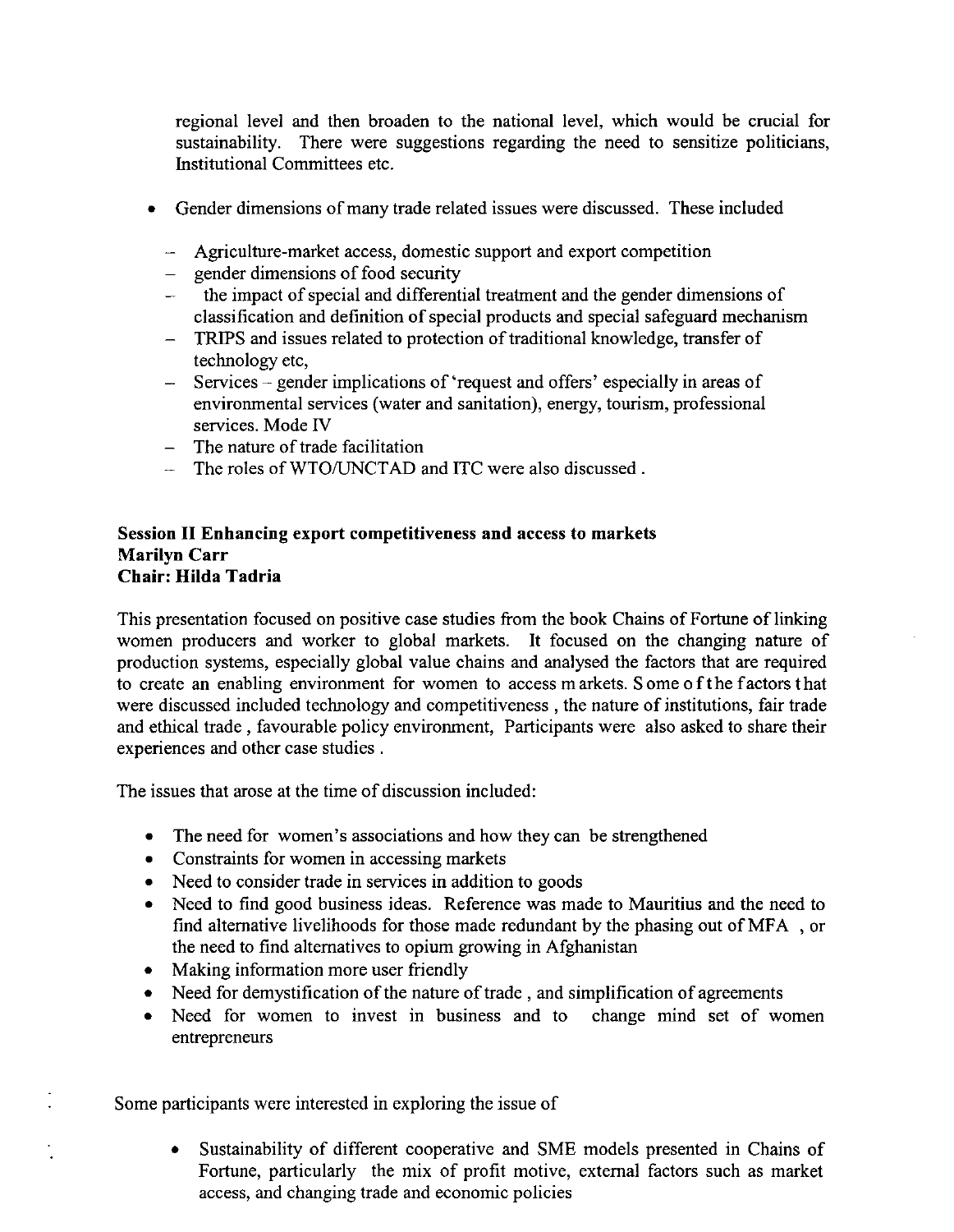• Replicability and economies of scale given the problems of market access/lack of access to finance and changing demand condition

The issue of the training of decision makers to be more gender sensitive and to build the capacity of women producers to make them more confident and to ensure that their priorities and concerns are taken on board in trade negotiation was also highlighted.

The need for national level networking and coordination to lobby for priority issues important for micro and SMEs was also discussed. These could include for example: more case study and training programmes to add to knowledge base; 1everaging experiences from different developing countries as well as sharing information on appropriate technology. It was noted that often women are not readily apart of this information flow.

Some of the experiences - negative and positive related to women's access to global markets that were shared by participants included:

- Equal Opportunities for all Trust Fund (Tanzania)
- Talking Beads ( South Africa), Kenya Knitters
- Negative impacts on Bangladesh and Mauritius of phasing out of MFA
- Supply of baskets from Ghana to Avon for cosmetics
- Export led programme for poverty reduction in villages (ITC)
- President' Special initiative for Cassava etc
- Impact of current agricultural policy and practice on Uganda women farmers.

It was felt that some of these examples could be developed and used for training purposes. Some of the participants agreed to write selected case studies within a month of the workshop.

## **Session 3 - Gender, RTAs and the MTAs Mariama Williams Chair: Maggie Kigozi**

The presentation focused on the role of regional trade agreements (RTAs), their legal status - the differences between Regional Trade Agreements and MTAs (rules of origin, settlement of disputes and the process for EPAs.

It was pointed out that the gender related issues are very similar to those raised in the case of the MTS.

The presentation outlining the issues is attached.

What emerged very strongly was the lack of clarity about the 'fit' between the various levels of agreements. In addition, the rationale for EPAs and the trade concessions to the EU and the speed and nature of the consultative process was not completely understood. There were questions about the comparative advantages of bilateral/multilateral agreements, and it will be essential for the proposed module to address this..

There was a discussion about the roles and understanding of NGOs and private sector in negotiations. It was also emphasized that trade negotiators should understand the importance of incorporating gender in their discussions. Negotiators should be made to feel that by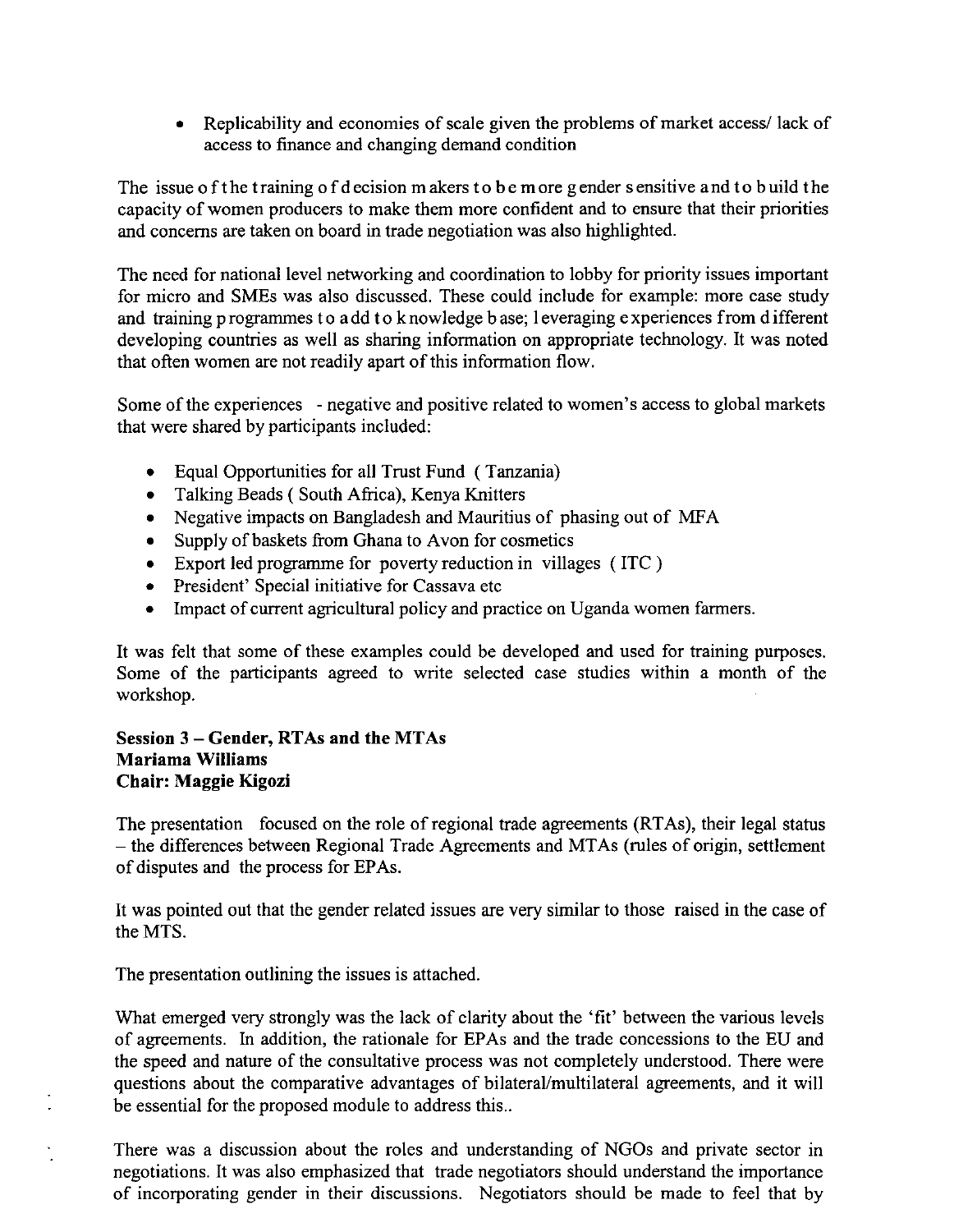incorporating gender they are expanding their tool kit for negotiations. Efforts should be made to work closely with private sector.

## Session 4 - Presentation on Export Promotion and Market Access -Barbara Mowat and Anu Agarwal

Barbara Mowat shared her experience in linking women producers and workers with global markets. She spoke about her company Uniquely Canada, and how it works on product and business development with groups of women in specific sectors so that they can access global markets. Anu Aggarwal, a consultant, with the IFC also shared the manner in which her company Living Dreams facilitated the process of linking women workers with global markets.

# Session  $v -$  Capacity Building for Dialogue and Trade negotiations Jacqueline Maleko, Sarah Kitakule Maggie Kigozi

Jacqueline Maleko, Adviser Trade - Tanzania gave a very comprehensive presentation on the nature of trade negotiations and stressed the need for communication skills, and the need for thorough preparation when participating in the process of negotiations Her presentation is attached.

Jacqueline emphasized the need to encourage women to participate fully in trade negotiations and the need for women to increase their technical knowledge and to exchange experiences.

This session included a short presentation by Sarah Kitakule, chairperson of UWEAL. She emphasized the need for soft skills:

- leadership training
- negotiating skills
- building research capacity and impact assessment
- capacity for understanding trade issues
- building linkages with regional networks
- need to disseminate information, and
- capacity for advocacy and lobbying

Dr Maggie Kigozi, Executive Director of the Uganda Investment Authority (UIA) explained the role of UIA in attracting both foreign and domestic investors. She focused on the need to build up capacity within the country for ongoing training and for training modules which involve academic institutions, media, civil society and organisations like the Uganda Export Promotion Board. She also highlighted the need for information and the establishment of dialogue between the various constituencies responsible for trade, as well as the need to gear up for globalisation and to get the investment climate right.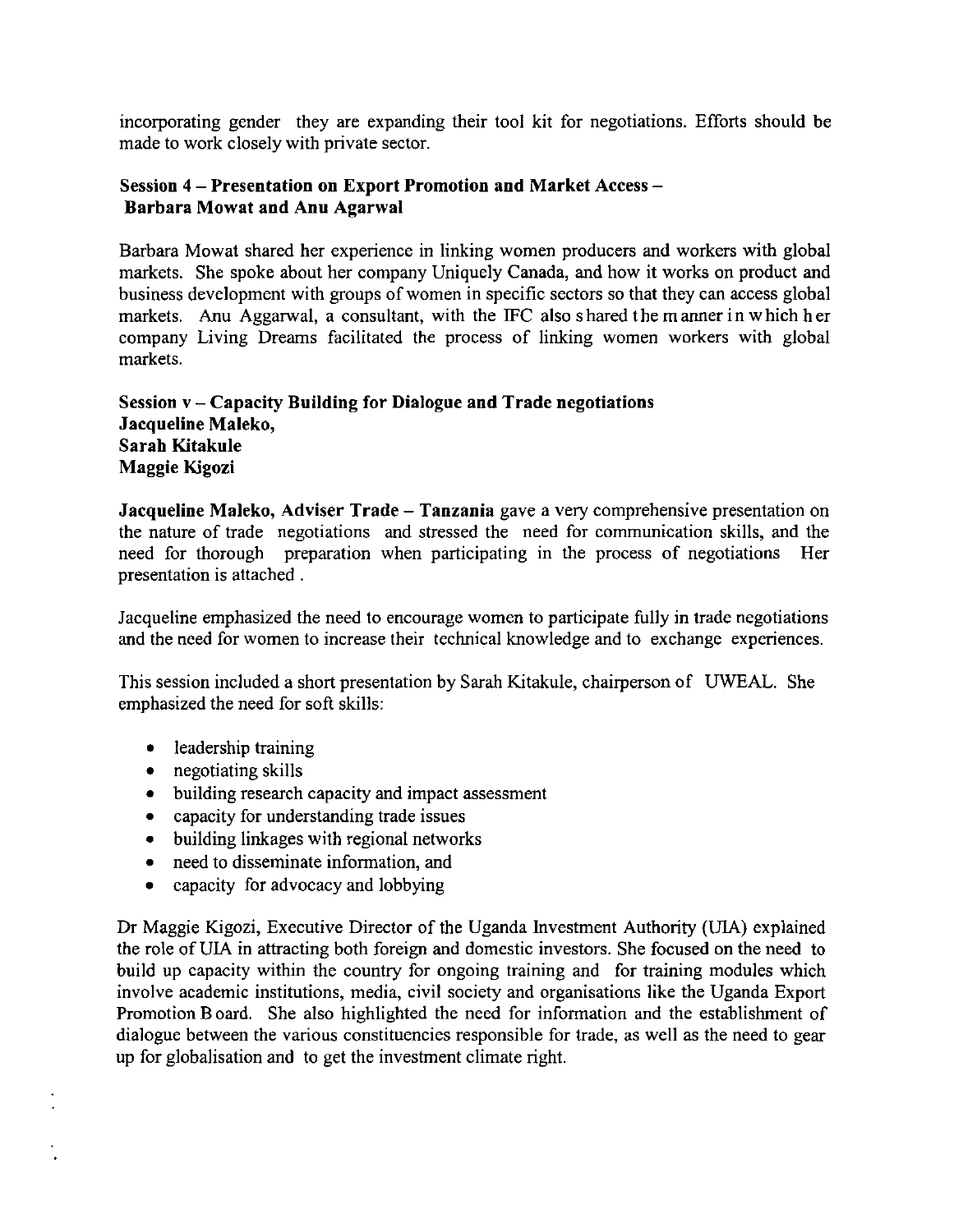## **Session -VI Designing the module Sarojini Ganju Thakur**

The focus of this session was on pulling together the various discussions in the course of I and  $\frac{1}{2}$  days so as to prioritise the issues that need to be covered in the proposed training module. It also discussed issues related to the composition of participants at training courses, their selection criteria, the duration of the training module.

Several aspects of the structure of the module were discussed with the participants. T he participants observed that they had gained immensely in their understanding of the multilateral trade system generally and the interrelationship between gender and trade and the role and impact of RTAs / EPAs.

The priority issues and content were discussed as follows:

# *Content*

- Demystifying WTO/ITC/UNCTAD
- Demystifying issues such as Globalisation, Privatisation and Liberalisation
- Simplifying agreements WTO/RTAs/EPAs
- What is gender?
- Relationship between gender and trade
- Tools Trade Impact Assessment/review, market access, negotiation skills
- Focus on priority sectors for the regions
	- agricultural production
	- manufacturing food processing, garments, arts and crafts
	- services tourism, ICTs education
- Intellectual Property Rights (cross cutting issue)
- The nature of regional agreements/ EPAs
- Trade Policy Environment

# *Approach*

- Implications of trade policies on gender and development
- Work on priority sectors in the regions. These were identified as agriculture, services (ICTs) and manufacturing.
- Trade policy environment  $-$  negotiations and advocacy
- Team building and networking

# *Key participants*

• Number

It was agreed that the number of participants should not exceed 30, and that there should be representation from national/ regional level. . It became evident that it would not be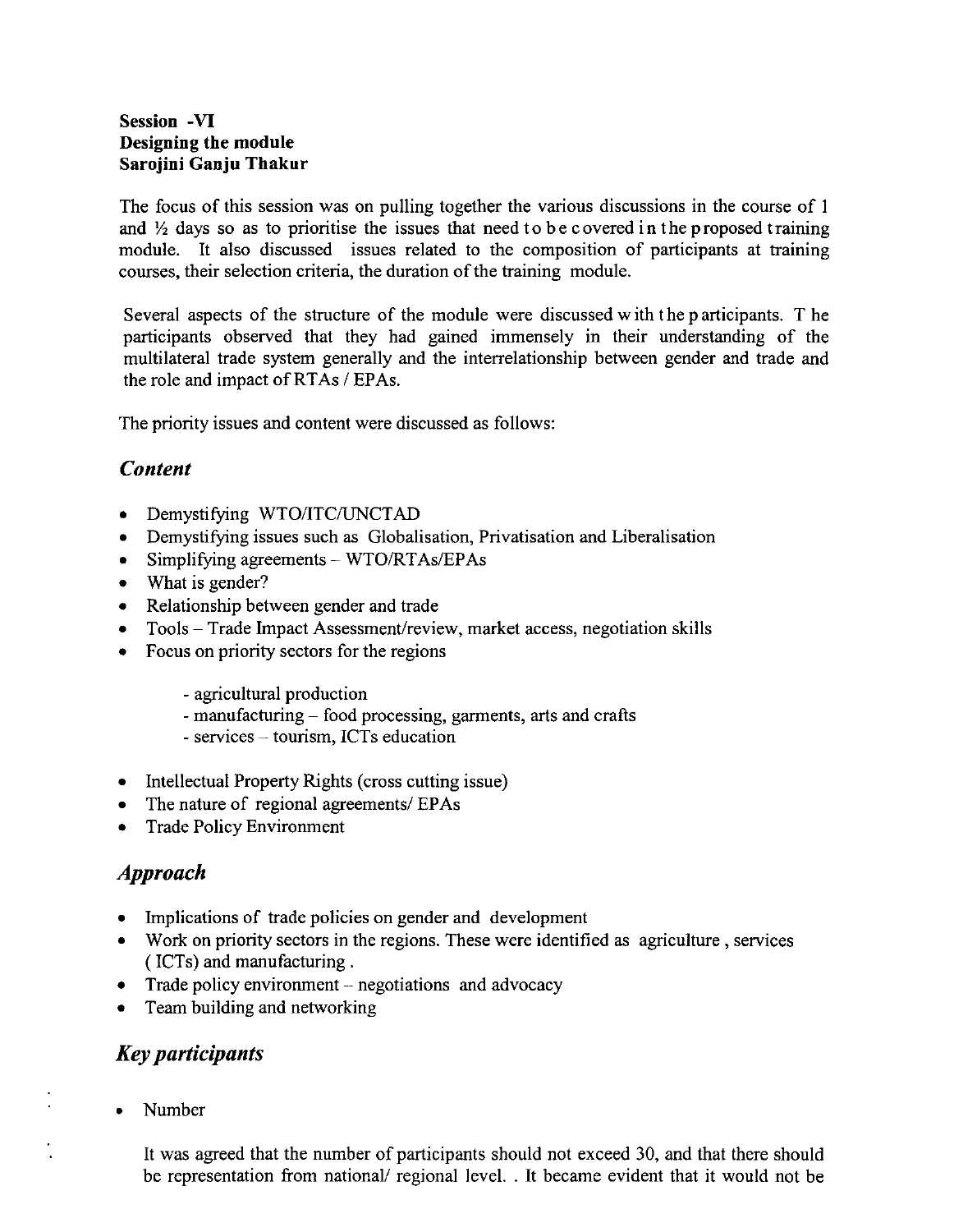possible to deal with more than 3 countries at one time. In view of the design workshop and the need for continuity it was decided that the workshop should cover Tanzania, Uganda and Kenya and regional institutions. It was felt that there should be a core team from each country, and that the individuals from sectoral ministries should be included so as to deal with relevant examples during the modules. It was agreed that for the field test Tanzania would work with agriculture, Uganda with services (lCTs) and that Kenya would focus on non-agricultural manufacturing.

• Regional / National

Throughout the meeting there was substantial discussion on whether the module should be at regional/ national level. For sustainability it was agreed that eventually it would need to be housed at a national level training institution. However, at this stage, since it was not necessarily very clear where mainstream training on trade capacity is taking place it was felt that we should directly try and reach out to a team of people at national level who could influence trade policy formulations and negotiations but that the training should be at regional level

• Profile of participants

The essential participants identified at national level included

### **Government**

Representatives from

- Trade Ministry
- Finance Ministry
- National Women's Machinery
- Relevant sectoral ministry ( Agriculture, Services or Industry)
- Export Promotion Board

# **Non- Government**

- Business organisation, including women's associations /private sector
- Civil society
- National Training Institution for sustainability

# Regional level

**SADC COMESA** AU **FEMNET ESAMI**

# **Selection Criteria**

In view <sup>0</sup> fthe vital importance of getting the right participants it was felt that the correct selection of participants was key. In view of the fact that it was clear which countries were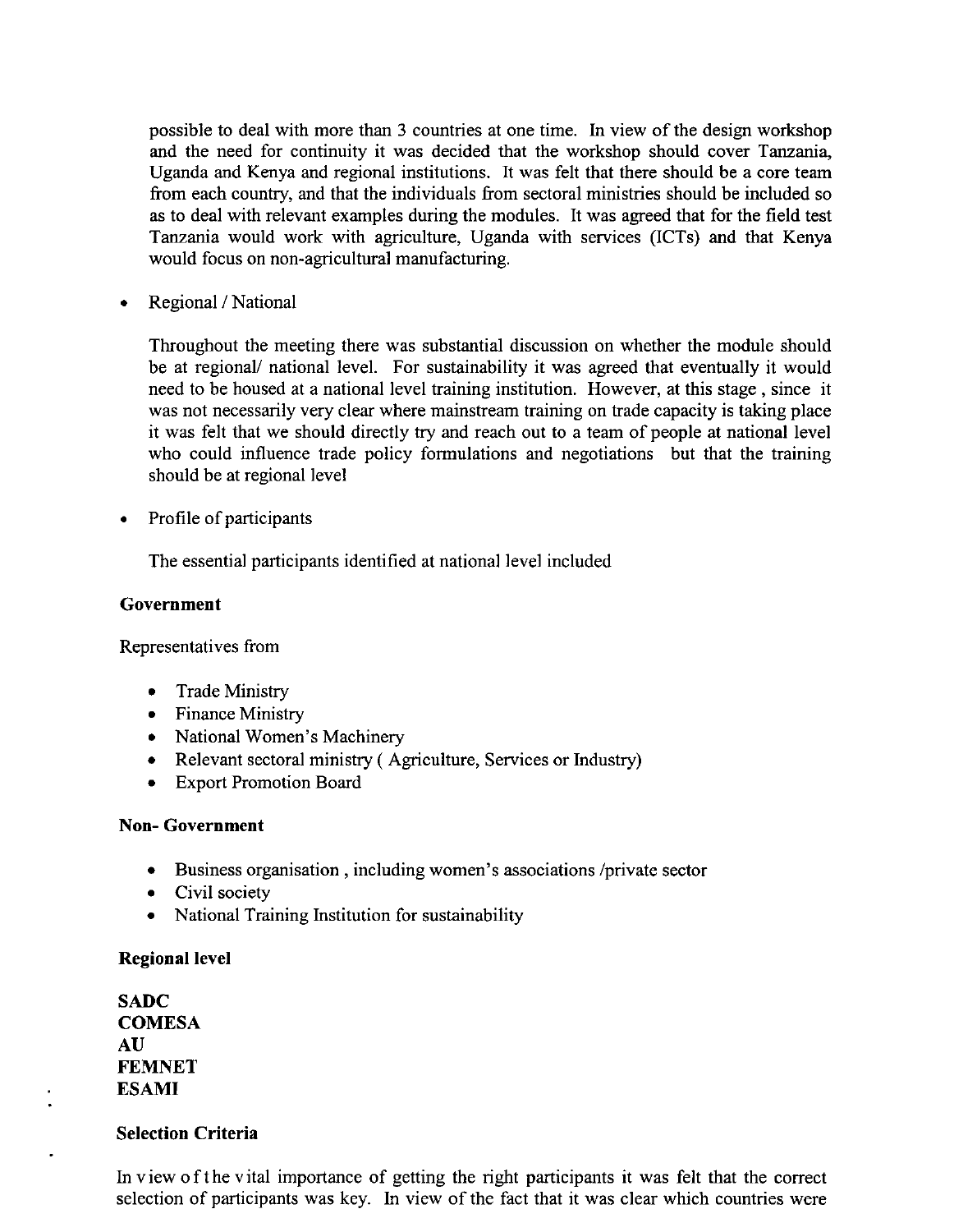being involved – specific levels, organisations and names were cited for the two countries that were present in the meeting

- $\bullet$  Head of Multilateral Trade section  $-$  Trade Ministry
- NWM Write to PS for specific person
- Business UWEAL(Uganda), SIDO (Tanzania)
- Civil Society CEEWA (Florence) TGNP (Mary Rusimbi)
- Training Institution Uganda- Makere University MUBS Geoffrey Bakunda, or Gender Studies Grace Nantebya

Tanzania - University of Dar es Salam - Centre for International Business Development

- -Finance Ministry official who deals with trade
- -Relevant person from Sectoral Ministry/department

| <b>ICTs</b>        | Uganda - UIA             |
|--------------------|--------------------------|
| <b>Agriculture</b> | Tanzania – Mrs Mavaipopa |
| Manufacturing -    | Kenya                    |

• Export Promotion Board — Ben Naturinda (Uganda), Tanzania – Board of External Trade

### **Duration and venue**

It was felt that given the nature and level of participation that is being envisaged that the module should be planned to run for 5 days. Given the Budget session and various other governmental commitments the earliest dates that were possible for facilitators and governments were the week of 18th-25<sup>th</sup> July or 25<sup>th</sup>-29<sup>th</sup> July. Arusha in Tanzania was proposed as the venue for the field test.

### **Next steps**

The participants were informed that the facilitators would work for the next three days to put together a draft framework outlining the content and methodology for the module. In order to ensure relevance of the module, there will be a sub-regional workshop to pretest the module. The exact dates for the field test would be communicated. This workshop would help to define the content of the final module in the context of the needs of government and civil society and also to ensure that the proposed contents are appropriately addressed. The module will then be finalised for adaptation at national level. ECA will participate in all the activities aimed at finalizing the training modules for the region.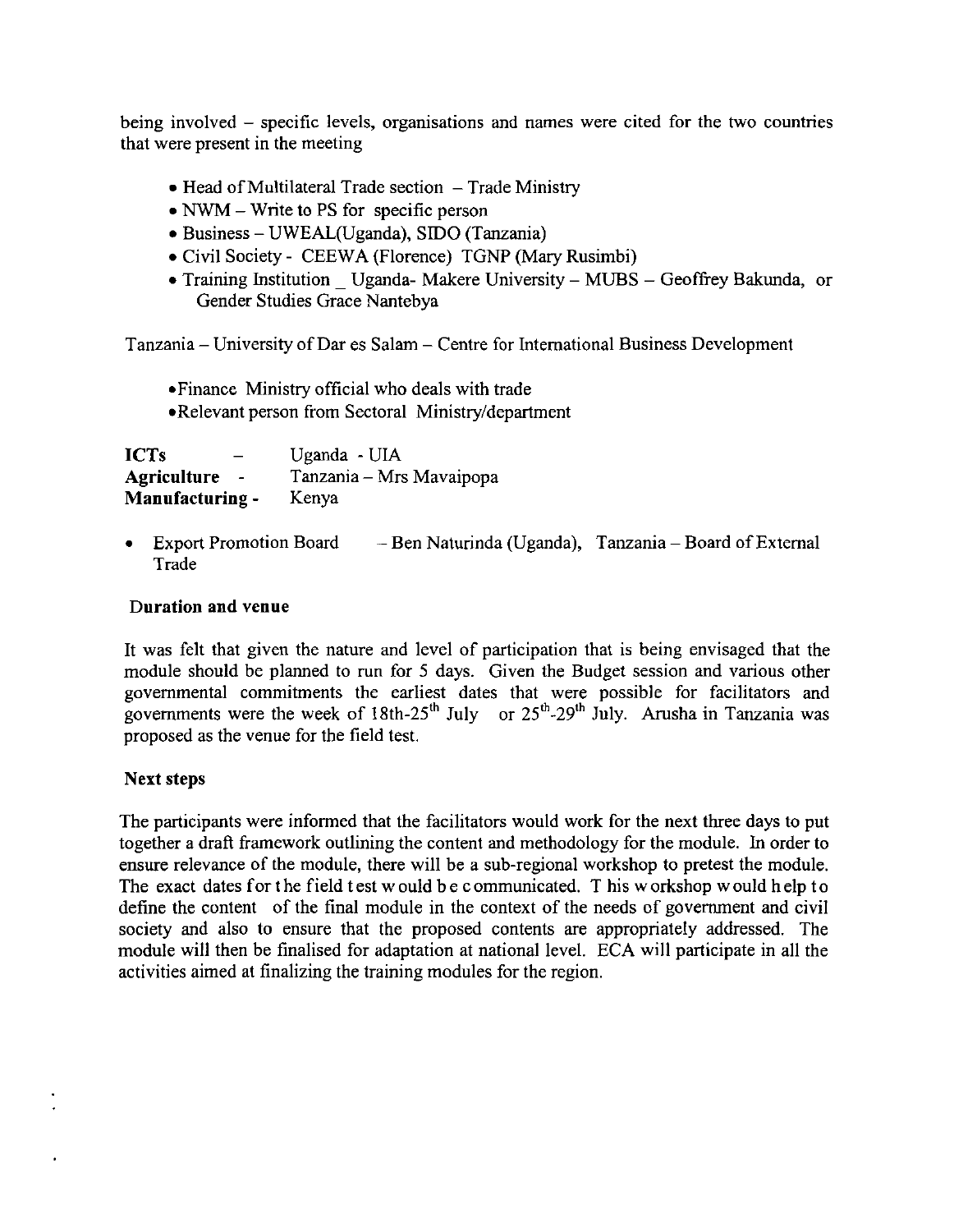### **GENDER AND TRADE MODULE DESIGN WORKSHOP**

### **Ridar Hotel, Kampala -Uganda** 8 - **9 February 2005**

### **PARTICIPANTS LIST**

- 1. Amanda Ellis 6. Lilia Naas<br>Head JFC GEM (Gender Entrepreneurship Senior Trade Promotion Officer Head, IFC - GEM ( Gender Entrepreneurship Markets) Markets) International Trade Centre Vienna VA 22180<br>
USA 1211 -- Switzerland We have been a series of the series of the series of the series of the series of the series of the series of the series of the series of the series of the series of the series of the series of the series of the series of t Tel: 001 (202) 4731028 Tel: 41-22-7300361
	-

•

- 2. Barbara Mowat, (Consultant-IFC-GEM) President Uniquely Canada Enterprises Inc. 6. Sudha Singh 2625A Allaince Street, Co-ordinator, Co-ordinator, Canada V2S 3J9 18 Pall Mall, Tel ;(604)854-5530, ext.222 London SW1Y 5 LU Email:Barbara.Mowat@ImpactCommunicationsLtd.com U.K.
- 3. Anu Agarwal (Consultant -- IFC-GEM)<br>Shastra Home. 123 Oaklawn Avenue< Dallas, Texas 75207 7. Maggie Kigozi USA Executive Director Tel: (214) 651 8919 ,ext 101 The Investment Centre E-mail: anu@shastrahome.com Plot 28 Kampala Road anu@sasliving.com PO Box 7418
- 4. Jacqueline Maleko Special Adviser, England Special Adviser, Fax: 00 256 41 342 903 Ministry of Industry and Trade, The Contract of the Tel: 00 256 41 251 561 Tanzania Tel: 255 22 2180075 Mob:255744 303993 Fax: 255222183138 Email: jacgiemm2003@yahoo.co.uk
- 54 Rue Montbrilliant, Email: aellis@ifc.org Fax: 41-22-730 0570 Email: naas@intracen,org
- Abbotsford, BC, and the common commonwealth Business Women's Network, Email; sudha.singh@cbcglobelink.org<br>Tel: 44 20 7024 8238 Mob 44 (0) 7775 571 2491
- Kampala<br>UGANDA P.O.Box 9503, Email: info@ugandainvest.com Dar-e -salaam Email: mkigozi@ugandainvest.com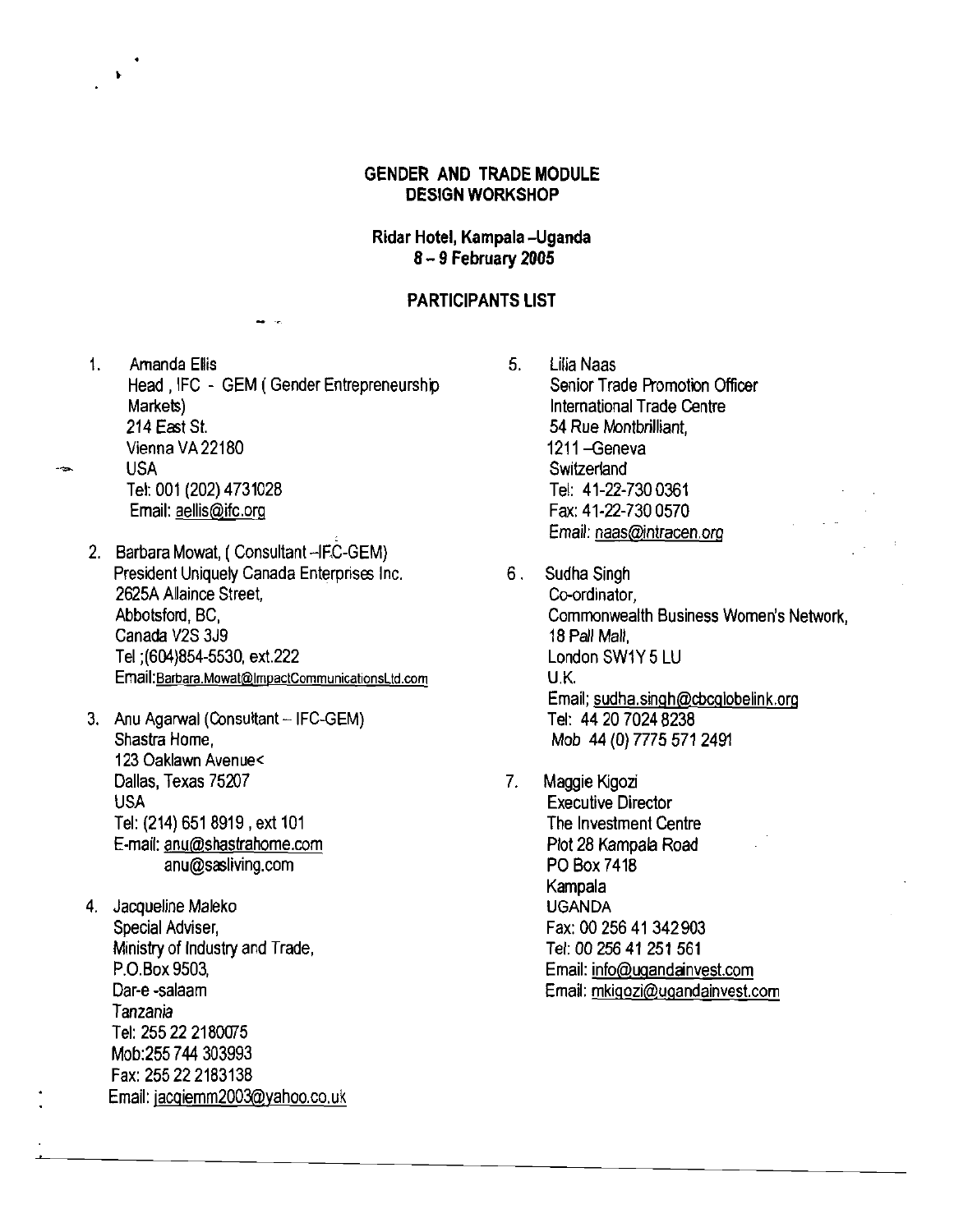- 8. Sarah Kitakule **Chairperson** Uganda Women Entrepreneurs Asscciation Ltd Plot 38 Lumumba Road PO Box 10002 Kampala Uganda Tel: 00 256 77 444 110 Tel/Fax: 00 256 41 343952 Email: sarahkits@enterprise.co.ug Emil: uweal@enferprise.co.ug
- 9. Arthur van Diesen Social Development Adviser DFID Uganda Rwenzori Courts 3rd Floor Plot 2 Nakasero Road PO Box 7306 Kampala Uganda ţ Fax: 00 256 41 348 732 Tel: 00 256 41 331125/331 000 Mob: 00 256 77 700009 Email: a-vandiesen@dfid.gov.uk
	- 10. Ben Naturinda Uganda Export Promotion Board Plot 22 Entebbe Road Conrad Plaza 5<sup>th</sup> Floor PO Box 5045 Kampala Uganda Fax: 00 25641 259 779 Tel: 00 256 41230250/230 233 Email: uepc@starcom.co.ug naturinda@yahoo.com
	- 11. Elizabeth Tamale Principal Officer Trade Department Ministry of Tourism, Trade & Industry PO Box 7103 Kampala, Uganda Fax: 00 25641 286 767 /341 247 Tel: 00 256 41343947/256395 Email: etamale@hotmail.com

12. Kwezi Ahwoi, Uganda Export Promotion Board, 22 Entebbe Road, Conrad Plaza 5th Floor P.O.Box 5045 Kampala, Uganda Tel: 077 970 -941 Fax: 041 259779

### Resource Persons

- 13. Mariama Williams Kamara P.O. Box 220-701 1429 North Mongania Circle West Palm Beach Florida FL33422 U.S.A. Email: mariama@igtn.org
- 14 Marilyn Carr 20 Norland Square LONDON W11 4PU UK Tel: 44020 7727 8772 Email: marilyncarr55@aol.com
- 15. Hilda Tadria Regional Adviser on Economic Empowerment ofWomen in Africa UN Economic Commission for Africa P.O. Box 3001 Addis Ababa Ethiopia Fax: 00251-1-5144-16 Tel: 00251-1-51-72-00 Email: htadria@uneca.org
- 16. Sarojini Ganju Thakur Chief Programme Officer (Economic Empowerrnent& Poverty Reduction) Gender Sedion Commonwealth Secretariat Marlborough House, Pall Mall London SW1 5 HX United Kingdom Fax: 020 7747 6287 Email: s.thakur@commonwealth.irt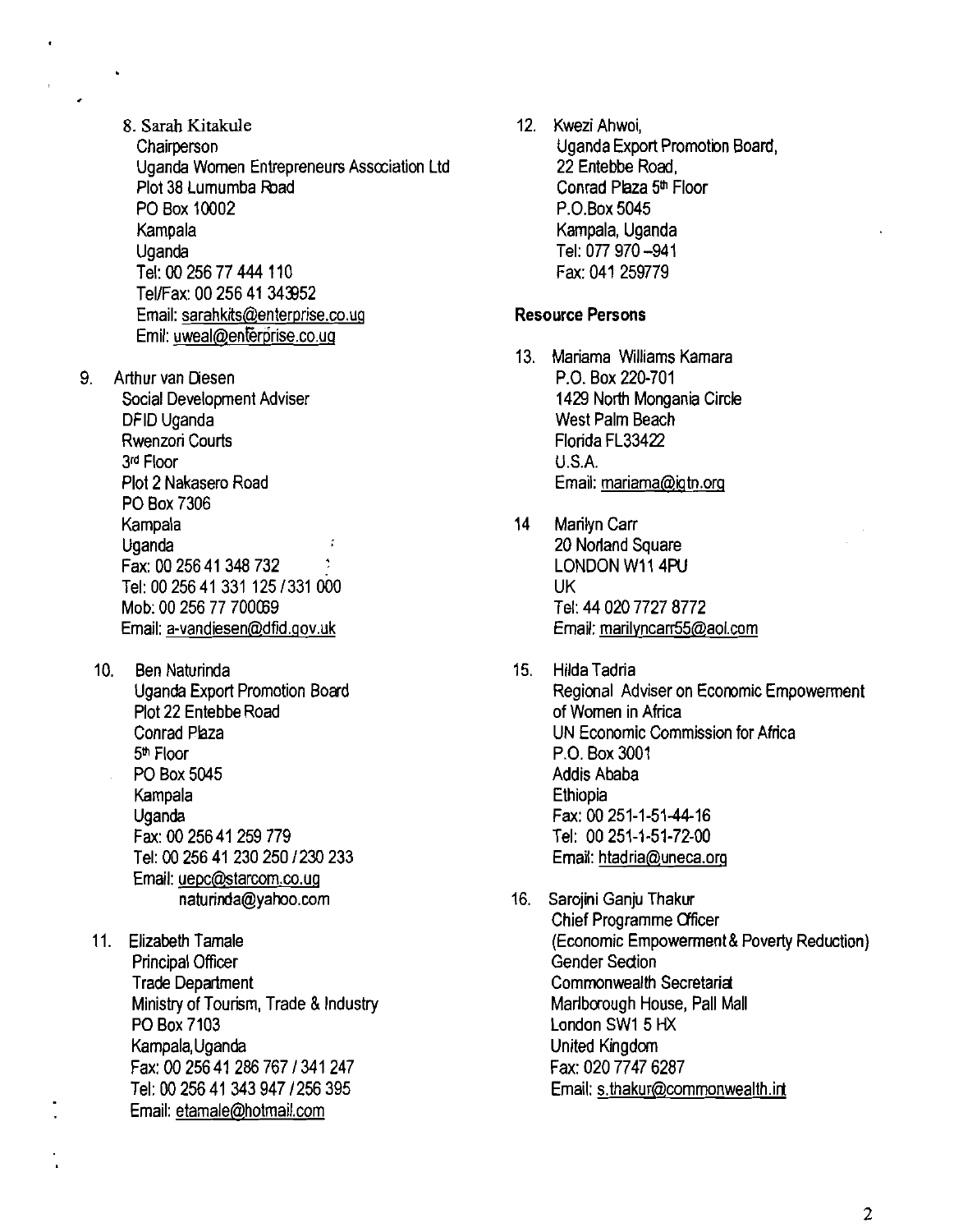

# COMMONWEALTH SECRETARIAT

# **Gender and Enterprise Trade Module** Design Workshop for Development of a Gender, Enterprise and Trade module Kampala, Uganda 8-9 February 2005

### PROGRAMME

#### TUESDAY 8th February, 2005

- 0900 0930 Registration
- 0930 1000 Welcome and Introductions / Introduction to workshop Sarojini Ganju Thakur
- 1000 1100 Gender and the Multilateral Trading System: Setting the Context Mariama Williams
- 1100 -1130 Tea/Coffee Break
- 1130 ·1330 Discussion: Sharing experiences and prioritising issues
- 1330-1430 Lunch
- 1430·1530 Enhancing export competitiveness and access to markets Marilyn Carr and Hilda Tadria
- 1530-1630 Discussion: Sharing experiences and prioritising issues
- 1630-1645 Tea/Coffee Break
- 1645-1800 Discussion (continued)

#### WEDNESDAY 9th February, 2005

- 0900-1015 Regional Trade agreement/EPAs • linkages, impacts and specific regional issues Mariama Williams
- 1015 ·1100 Discussion: Sharing experiences and prioritising issues
- 1100-1130 Coffee break
- $1130 1300$ Capacity Building for Dialogue and Trade Negotiations Jacqueline Maleko (Tanzania) / Sarah Kitakule, UIAlUWEAL (Uganda)
- 1300-1400 Lunch
- 1400- 1600 Designing the module - Participants, duration, sequence, case studies etc.
- 1600-1630 Tea/Coffee Break
	- 1630·1730 Summing up and Close